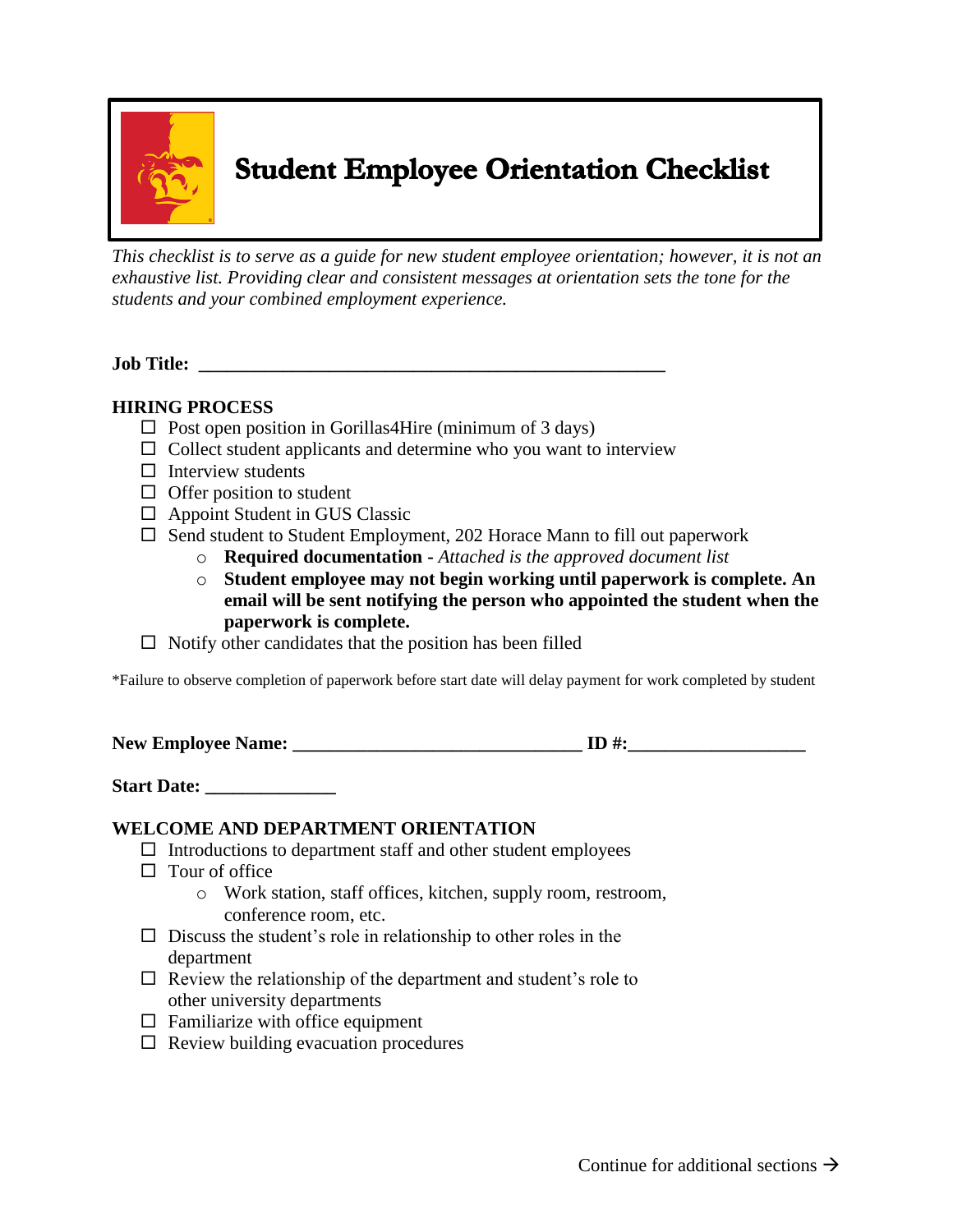# **JOB DUTIES AND RESPONSIBILITIES**

- $\Box$  Review job description and assigned procedures unique to your department
	- o keys, phone, mail, computer, calendars, organizational chart, etc.
- $\Box$  Train student on daily tasks
- $\Box$  Review office/university policies and procedures
- $\square$  Provide access to any office systems/programs

# **SCHEDULE AND REPORTING TIME**

- $\square$  Discuss and set student employee work schedule
- $\Box$  Review university schedule (spring break, summer break and winter break)
- $\Box$  Review time sheet and GUS HR entry (include pay schedule information)

#### **FIRST 30 DAYS**

 $\Box$  Sign student up for Work Ethics Training sponsored by Career Services (see Career Services/Faculty& Staff/Hire A Student webpage)

# **EACH SEMESTER**

 $\square$  Student Employee Evaluation

Student Employee Signature: \_\_\_\_\_\_\_\_\_\_\_\_\_\_\_\_\_\_\_\_\_\_\_\_\_\_\_\_\_\_\_\_\_\_

Supervisor Signature: \_\_\_\_\_\_\_\_\_\_\_\_\_\_\_\_\_\_\_\_\_\_\_\_\_\_\_\_\_\_\_\_\_\_\_\_\_\_\_\_\_

*Once complete the document can be filed in the student employee's employment file within your department!*

**Student Employment Office Career Services** 202 Horace Mann 620-235-4145 [careers.pittstate.edu/faculty-staff/hire-a-student.html](https://careers.pittstate.edu/faculty-staff/hire-a-student.html)